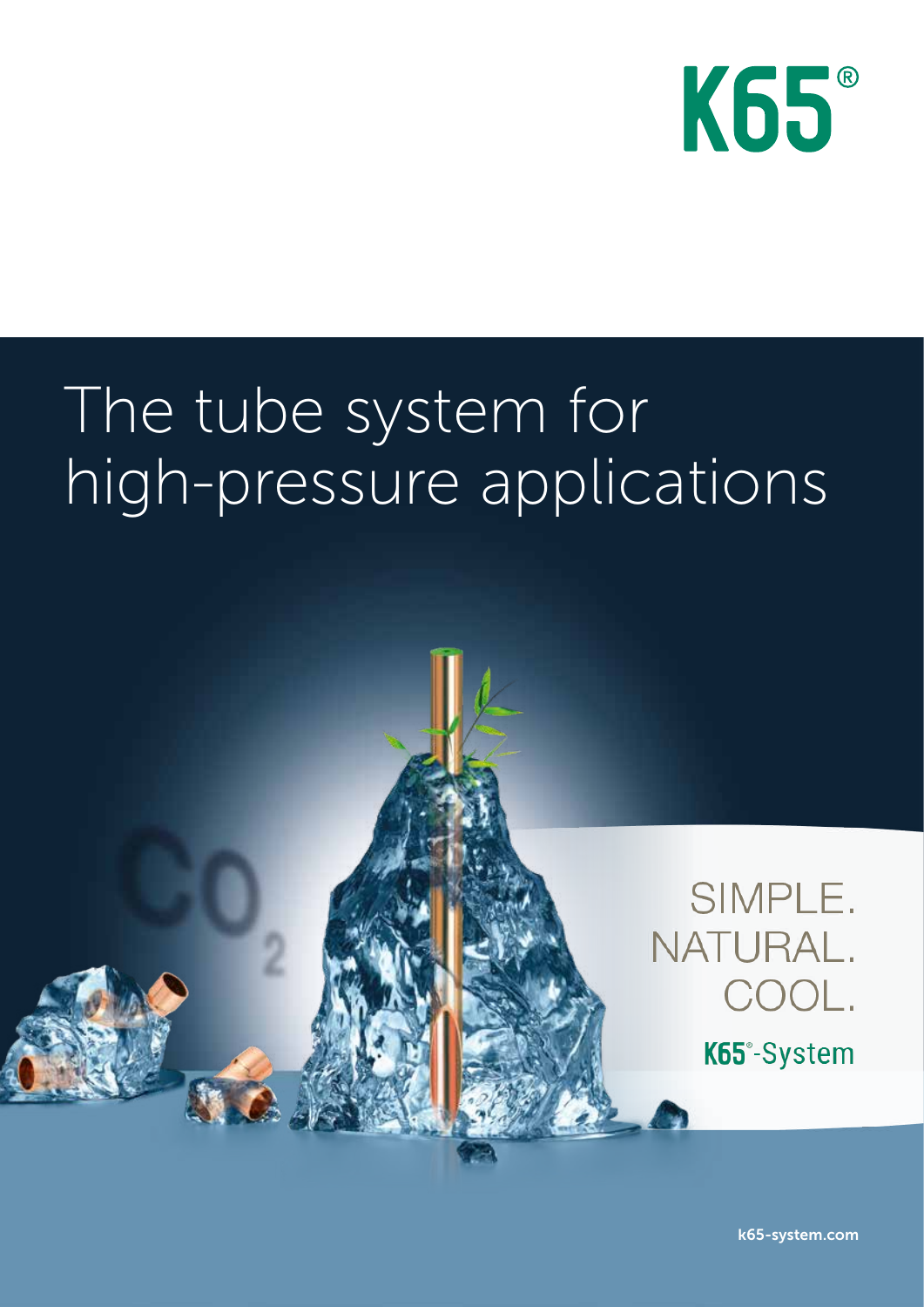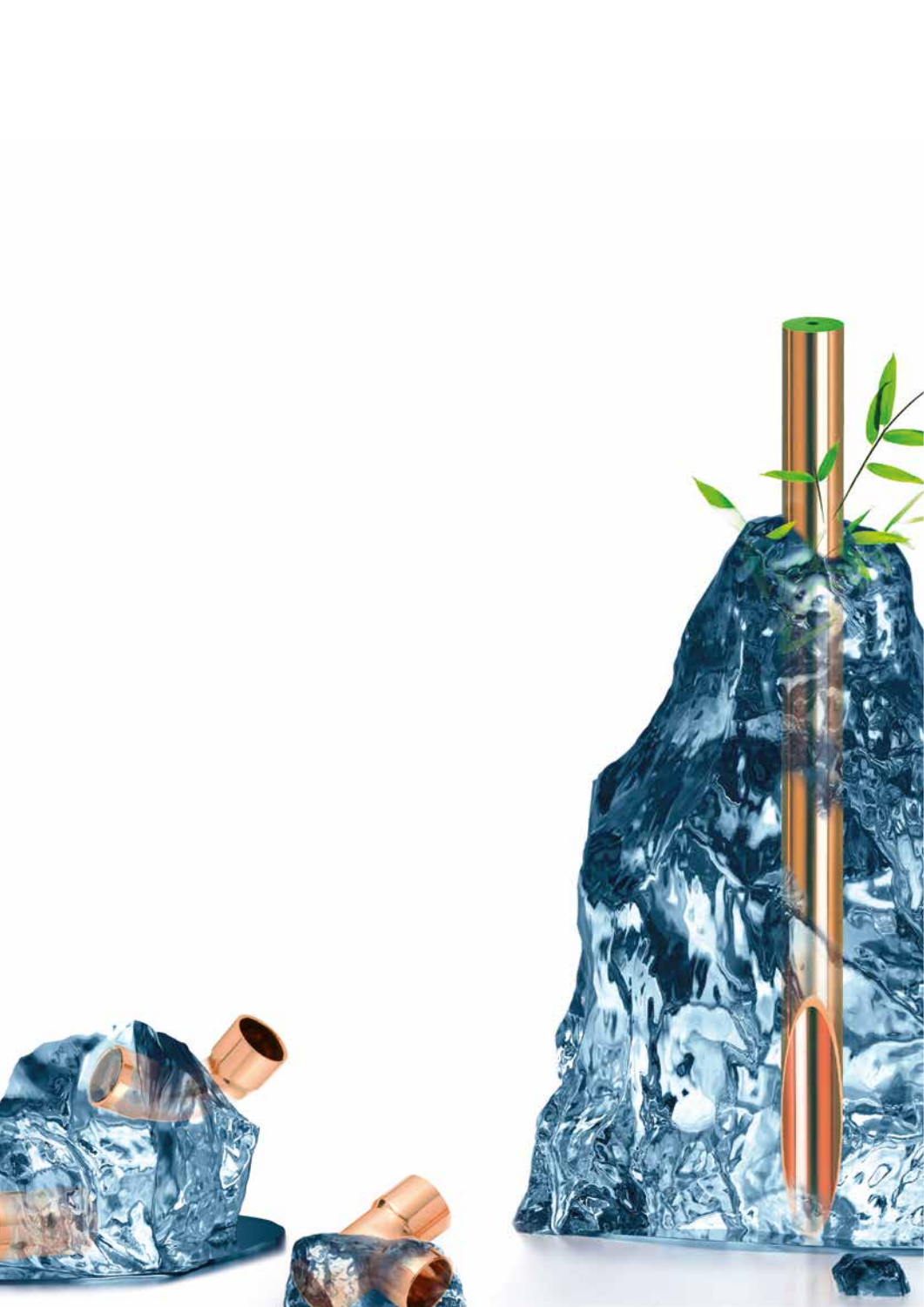

### The tube system for high-pressure applications

The K65 tube system has been developed in response to the use of CO<sub>2</sub> R744 as an environmentally friendly refrigerant in the commercial field, especially that of supermarket refrigeration systems. The use of CO<sub>2</sub> as a refrigerant led to high operating pressures, and therefore variations in the gauge of tube being specified. K65 simplifies the selection process, as the Wieland K65 alloy provides the mechanical strength high enough to withstand the huge pressure ratings required. K65 has already been used with success in electrical engineering and the automotive industry, and is a safe and economical installation in refrigeration systems with high operating pressures.

#### Applications

High-pressure tube systems, particularly when CO<sub>2</sub> is used as a refrigerant. K65 can be used in other fluids applications in consultation with the manufacturer.

#### Proven joining technique

K65 has excellent processing properties that are similar to those of copper. Wieland K65 tubes can be brazed to Conex | Bänninger K65 fittings without any need for expensive or special equipment.

#### Safety ensured by two well-known manufacturers

K65 tubes by Wieland and K65 fittings by IBP Conex | Bänninger fall under a joint system guarantee that includes CO<sub>2</sub> applications for the items listed in the tables (page 5).

#### Easy to identify – even after installation

All K65 system components are marked with the manufacturers own mark, as well as the K65 mark and the pressure rating making them easy to identify at all times. In addition, the material is slightly magnetic and can be easily distinguished from copper by means of a strong magnet – a helpful and practical advantage.

#### Economical

Having such a high mechanical strength, the K65 tube can be made with comparatively thin walls allowing for an economical utilization of material, while still meeting high technical demands.

#### Lighter for easy handling

The thinner walls of the tubes not only saves on material, but results in a lighter weight product that is easier to handle, for example, when mounting the tubes on ceilings.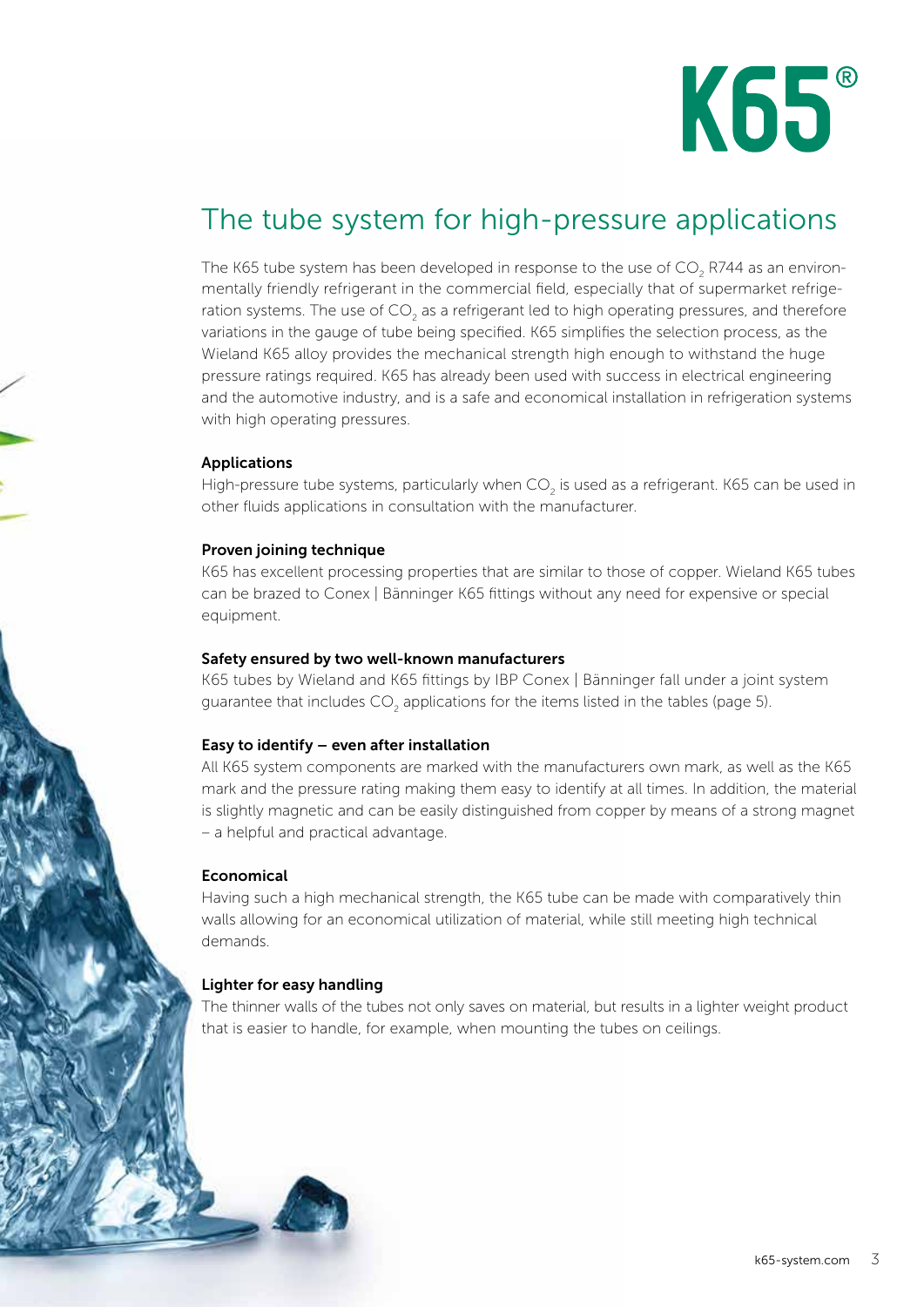

### K65 Tubes

Identification: Wieland K65 Dimensional tolerances: EN 12735-1 Internal cleanliness: EN 12735-1 Material: Wieland K65

Tube ends: closed Packing: in bundles

Temper: Temper: R300 (with heat treatment) R420 (drawn) Maximum operating pressure: two product ranges available from stock for high and medium pressure, see tables Certification: VdTÜV material data sheet 567 UL 207-Certification on request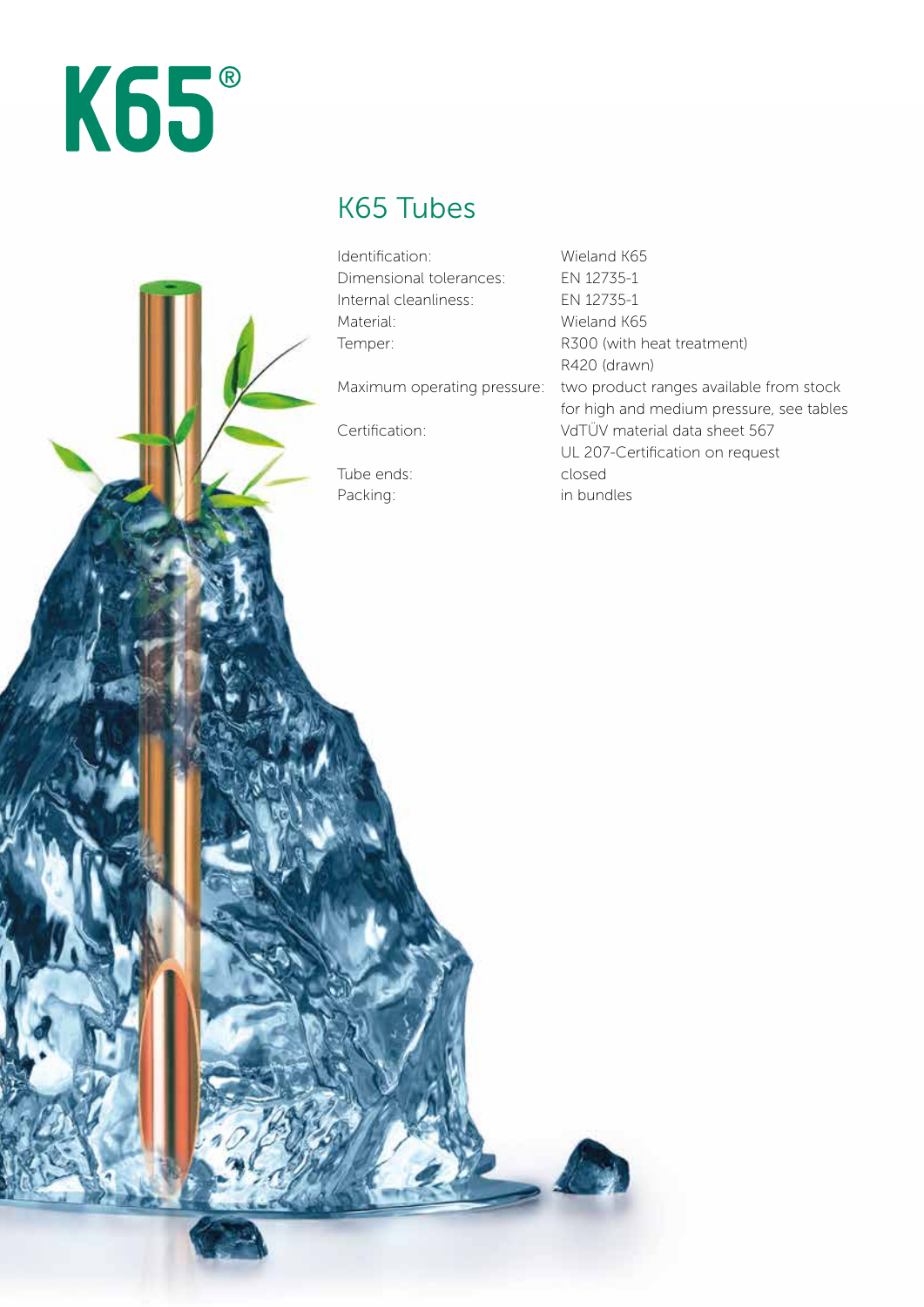

According to the requirements of the EN 14276:2020-Standard, the following dimensions are available ex stock\*:

| Wieland K65 tubes for up to 80 bar (at 150 °C service temperature)**, acc. to EN 14276:2020, temper R300 |                   |       |                   |                            |                             |                              |                             |                                     |  |
|----------------------------------------------------------------------------------------------------------|-------------------|-------|-------------------|----------------------------|-----------------------------|------------------------------|-----------------------------|-------------------------------------|--|
| Wieland<br>material<br>number                                                                            | <b>Dimensions</b> |       | Wall<br>thickness | Packaging unit: bundle     |                             | Packaging unit: ballot       |                             | <b>Minimum</b><br>bending radius*** |  |
|                                                                                                          | mm                | inch  | mm                | Number of<br>tubes per 5 m | <b>Metres</b><br>per bundle | <b>Bundles</b><br>per ballot | <b>Metres</b><br>per ballot | mm                                  |  |
| 433015878                                                                                                | 15.87             | 5/8"  | 0.63              | 10                         | $50^{\circ}$                | 20                           | 1,000                       | 63                                  |  |
| 433019058                                                                                                | 19.05             | 3/4"  | 0.76              | 10                         | 50                          | 20                           | 1.000                       | 75                                  |  |
| 433022238                                                                                                | 22.23             | 7/8"  | 0.89              | 10                         | 50                          | 10                           | 500                         | 98                                  |  |
| 433028578                                                                                                | 28.57             | 11/8" | 1.2               | 5                          | 25                          | 20                           | 500                         | 10 <sup>2</sup>                     |  |
| 433034928                                                                                                | 34.92             | 13/8" | 1.47              | 3                          | 15                          | 10                           | 150                         | 140                                 |  |
| 433041278                                                                                                | 41.27             | 15/8" | 1.74              | 3                          | 15                          | 10                           | 150                         | 140                                 |  |
| 433053978                                                                                                | 53.97             | 21/8" | 2.27              | 1                          | 5                           |                              |                             | not defined                         |  |

| Wieland K65 tubes for up to 120 bar (at 150 °C service temperature)**, acc. to EN 14276:2020, temper R300 |                   |             |                   |                            |                             |                              |                             |                              |
|-----------------------------------------------------------------------------------------------------------|-------------------|-------------|-------------------|----------------------------|-----------------------------|------------------------------|-----------------------------|------------------------------|
| Wieland<br>material<br>number                                                                             | <b>Dimensions</b> |             | Wall<br>thickness | Packaging unit: bundle     |                             | Packaging unit: ballot       |                             | Minimum<br>bending radius*** |
|                                                                                                           | mm                | <i>inch</i> | mm                | Number of<br>tubes per 5 m | <b>Metres</b><br>per bundle | <b>Bundles</b><br>per ballot | <b>Metres</b><br>per ballot | mm                           |
| 433009522                                                                                                 | 9.52              | 3/8"        | 0.56              | 20                         | 100                         | 20                           | 2.000                       | 43                           |
| 433012702                                                                                                 | 12.70             | $1/2$ "     | 0.75              | 20                         | 100                         | 20                           | 2.000                       | 52                           |
| 433015872                                                                                                 | 15.87             | 5/8"        | 0.93              | 10                         | 50                          | 20                           | 1.000                       | 63                           |
| 433019052                                                                                                 | 19.05             | 3/4"        | 1.19              | 10                         | $50^{\circ}$                | 20                           | 1.000                       | 75                           |
| 433022232                                                                                                 | 22.23             | 7/8"        | 1.38              | 10                         | 50                          | 10                           | 500                         | 98                           |
| 433028572                                                                                                 | 28.57             | 11/8        | 1.78              | 5                          | 25                          | 20                           | 500                         | 102                          |
| 433034922                                                                                                 | 34.92             | 13/8"       | 2.17              | 3                          | 15                          | 10                           | 150                         | 140                          |
| 433041272                                                                                                 | 41.27             | 15/8"       | 2.56              | 3                          | 15                          | 10                           | 150                         | 140                          |
| 433053972                                                                                                 | 53.97             | 21/8"       | 3.35              | $\mathbf{1}$               | 5                           |                              |                             | not defined                  |

\* Other dimensions are available on request.

\*\* K65 tubes are suitable for temperatures down to –196 °C.

\*\*\* The dimensions mentioned here can be cold bent with suitable bending equipment and bending segments that are precisely tailored to the outside diameter. Hot bending is not recommended. Industrial bending machines also enable tighter bending radii. Bending of hairpins is possible on suitable bending equipment.

#### Processing information

The processing instructions for the installation of copper tubes according to EN 378 common for refrigeration are to be followed. Please refer to the K65 installation instructions. The safety precautions for high-pressure systems, particularly for pressure testing and commissioning have to be observed!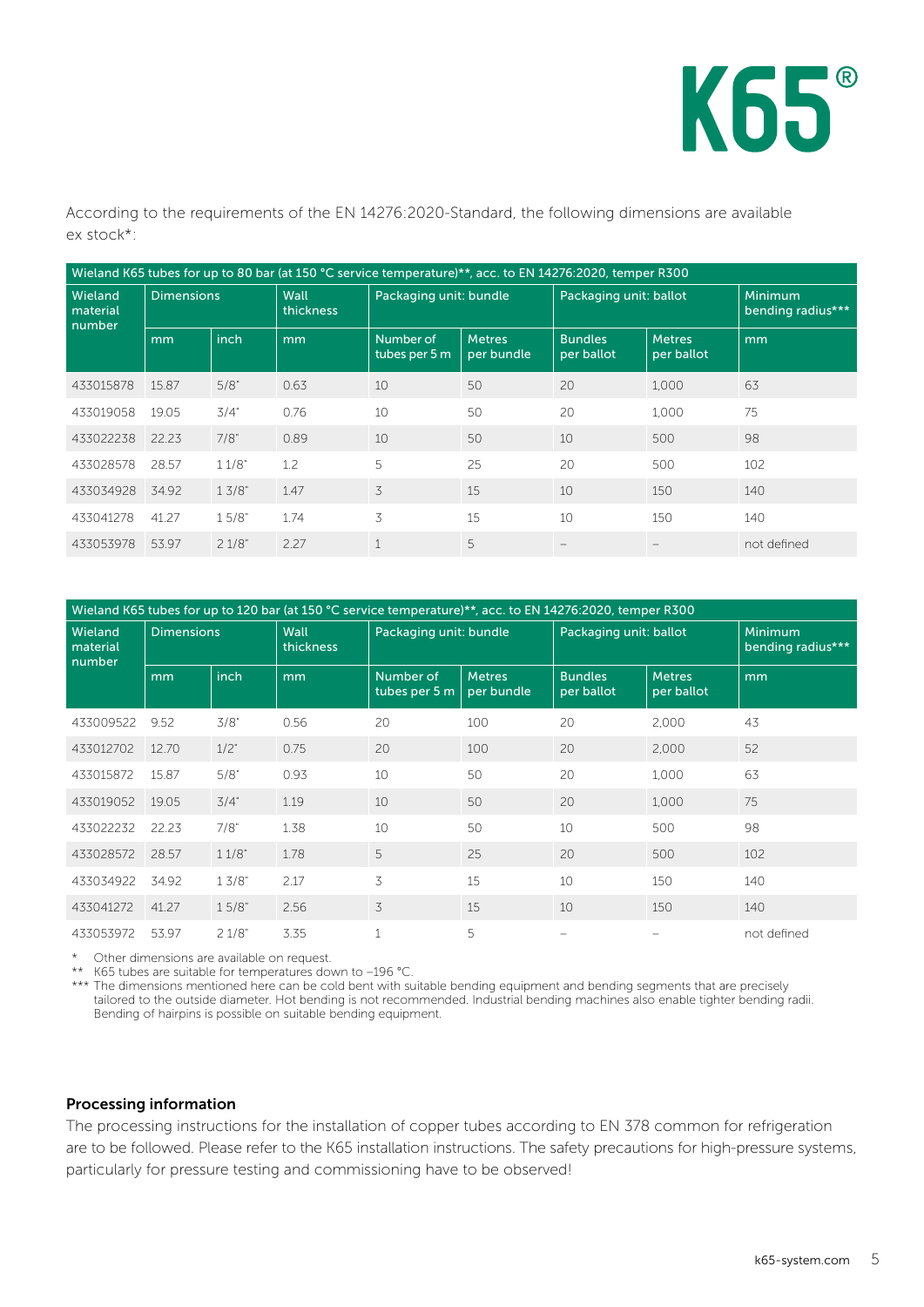

## K65 fittings

Identification: >B< K65 Maximum operating pressure: 130 bar / 1885 psi

#### The following K65-fitting designs are available:

| <b>Type</b><br>designation | <b>Detailed</b><br>designation | <b>Size</b>                 | Item No.       | <b>Type</b><br>designation | <b>Detailed</b><br>designation | <b>Size</b>                             | Item No.       |
|----------------------------|--------------------------------|-----------------------------|----------------|----------------------------|--------------------------------|-----------------------------------------|----------------|
| K65 Bend 90°<br>i/a        | K5001 i/a                      | 3/8"                        | K5001003000000 | K65 Tee                    | K5130                          | 5/8"                                    | K5130005005005 |
|                            | K5001 i/a                      | 1/2"                        | K5001004000000 |                            | K5130                          | $3/4$ " x $3/4$ " x $1/2$ "             | K5130006006004 |
|                            | K5001 i/a                      | 5/8"                        | K5001005000000 |                            | K5130                          | $3/4$ " x $3/4$ " x $5/8$ "             | K5130006006005 |
|                            | K5001 i/a                      | 3/4"                        | K5001006000000 |                            | K5130                          | 3/4"                                    | K5130006006006 |
|                            | K5001 i/a                      | 7/8"                        | K5001007000000 |                            | K5130                          | 7/8" x 7/8" x 1/2"                      | K5130007007004 |
|                            | K5001 i/a                      | 11/8                        | K5001009000000 |                            | K5130                          | $7/8$ " x $7/8$ " x $5/8$ "             | K5130007007005 |
|                            | K5001 i/a                      | 11/3"                       | K5001011000000 |                            | K5130                          | $7/8$ " x $7/8$ " x $3/4$ "             | K5130007007006 |
|                            | K5001 i/a                      | $15/8$ "                    | K5001013000000 |                            | K5130                          | 7/8"                                    | K5130007007007 |
|                            | K5001 i/a                      | 21/8"                       | K5001017000000 |                            | K5130                          | $11/8$ " x 7/8" x 1/2"                  | K5130009007004 |
| K65 Bend 90°               | K5002 i/i                      | 3/8"                        | K5002003000000 |                            | K5130                          | 1 1/8" x 1 1/8" x 3/4" K5130009009006   |                |
| i/i                        | K5002 i/i                      | $1/2$ "                     | K5002004000000 |                            | K5130                          | 1 1/8" x 1 1/8" x 7/8" K5130009009007   |                |
|                            | K5002 i/i                      | 5/8"                        | K5002005000000 |                            | K5130                          | $11/8$ "                                | K5130009009009 |
|                            | K5002 i/i                      | 3/4"                        | K5002006000000 |                            | K5130                          | 1 3/8" x 1 3/8" x 3/4" K5130011011006   |                |
|                            | K5002 i/i                      | 7/8"                        | K5002007000000 |                            | K5130                          | 1 3/8" x 1 3/8" x 7/8" K5130011011007   |                |
|                            | K5002 i/i                      | 11/8                        | K5002009000000 |                            | K5130                          | 1 3/8" x 1 3/8" x 1 1/8" K5130011011009 |                |
|                            | K5002 i/i                      | 13/8"                       | K5002011000000 |                            | K5130                          | 13/8"                                   | K5130011011011 |
|                            | K5002 i/i                      | $15/8$ "                    | K5002013000000 |                            | K5130                          | 1 5/8" x 1 5/8" x 3/4" K5130013013006   |                |
|                            | K5002 i/i                      | 21/8"                       | K5002017000000 |                            | K5130                          | 1 5/8" x 1 5/8" x 7/8" K5130013013007   |                |
| K65 Bend 45°               | K5040 i/a                      | 3/4"                        | K5040006000000 |                            | K5130                          | 15/8" x 15/8" x 1 1/8" K5130013013009   |                |
| i/a                        | K5040 i/a                      | 7/8"                        | K5040007000000 |                            | K5130                          | 15/8" x 15/8" x 13/8" K5130013013011    |                |
|                            | K5040 i/a                      | 11/8                        | K5040009000000 |                            | K5130                          | $15/8$ "                                | K5130013013013 |
|                            | K5040 i/a                      | $13/8$ "                    | K5040011000000 |                            | K5130                          | 21/8" x 21/8" x 15/8" K5130017017013    |                |
|                            | K5040 i/a                      | $15/8$ "                    | K5040013000000 |                            | K5130                          | 2 1/8" x 2 1/8" x 2 1/8" K5130017017017 |                |
| K65 Bend 45°               | K5041 i/i                      | 3/8"                        | K5041003000000 | K65 Red Coupler            | K5240                          | $1/2$ " x $3/8$ "                       | K5240004003000 |
| i/i                        | K5041 i/i                      | $1/2$ "                     | K5041004000000 |                            | K5240                          | $5/8$ " x $1/2$ "                       | K5240005004000 |
|                            | K5041 i/i                      | 5/8"                        | K5041005000000 |                            | K5240                          | $3/4$ " x $5/8$ "                       | K5240006005000 |
|                            | K5041 i/i                      | 3/4"                        | K5041006000000 |                            | K5240                          | $7/8$ " x $3/4$ "                       | K5240007006000 |
|                            | K5041 i/i                      | 7/8"                        | K5041007000000 |                            | K5240                          | $11/8$ " $\times$ $1/2$ "               | K5240009004000 |
|                            | K5041 i/i                      | $11/8$ "                    | K5041009000000 |                            | K5240                          | $11/8$ " x 7/8"                         | K5240009007000 |
|                            | K5041 i/i                      | 13/8                        | K5041011000000 |                            | K5240                          | 1 3/8" x 1/2"                           | K5240011004000 |
|                            | K5041 i/i                      | $15/8$ "                    | K5041013000000 |                            | K5240                          | $1\,3/8" \times 5/8"$                   | K5240011005000 |
| K65 Tee                    | K5130                          | 3/8"                        | K5130003003003 |                            | K5240                          | $1\,3/8" \times 3/4"$                   | K5240011006000 |
|                            | K5130                          | $1/2$ " x $3/8$ " x $3/8$ " | K5130004003003 |                            | K5240                          | $1.3/8" \times 7/8"$                    | K5240011007000 |
|                            | K5130                          | $1/2$ " x $1/2$ " x $3/8$ " | K5130004004003 |                            | K5240                          | $1\,3/8" \times 1\,1/8"$                | K5240011009000 |
|                            | K5130                          | 1/2"                        | K5130004004004 |                            | K5240                          | $15/8$ " x 3/4"                         | K5240013006000 |
|                            | K5130                          | $5/8$ " x $1/2$ " x $1/2$ " | K5130005004004 |                            | K5240                          | 1 5/8" x 7/8"                           | K5240013007000 |
|                            | K5130                          | $5/8$ " x $5/8$ " x $3/8$ " | K5130005005003 |                            | K5240                          | $15/8 \times 11/8$                      | K5240013009000 |
|                            | K5130                          | $5/8$ " x $5/8$ " x $1/2$ " | K5130005005004 |                            | K5240                          | $15/8$ " x $13/8$ "                     | K5240013011000 |
|                            |                                |                             |                |                            | K5240                          | 2 1/8" x 1 5/8"                         | K5240017013000 |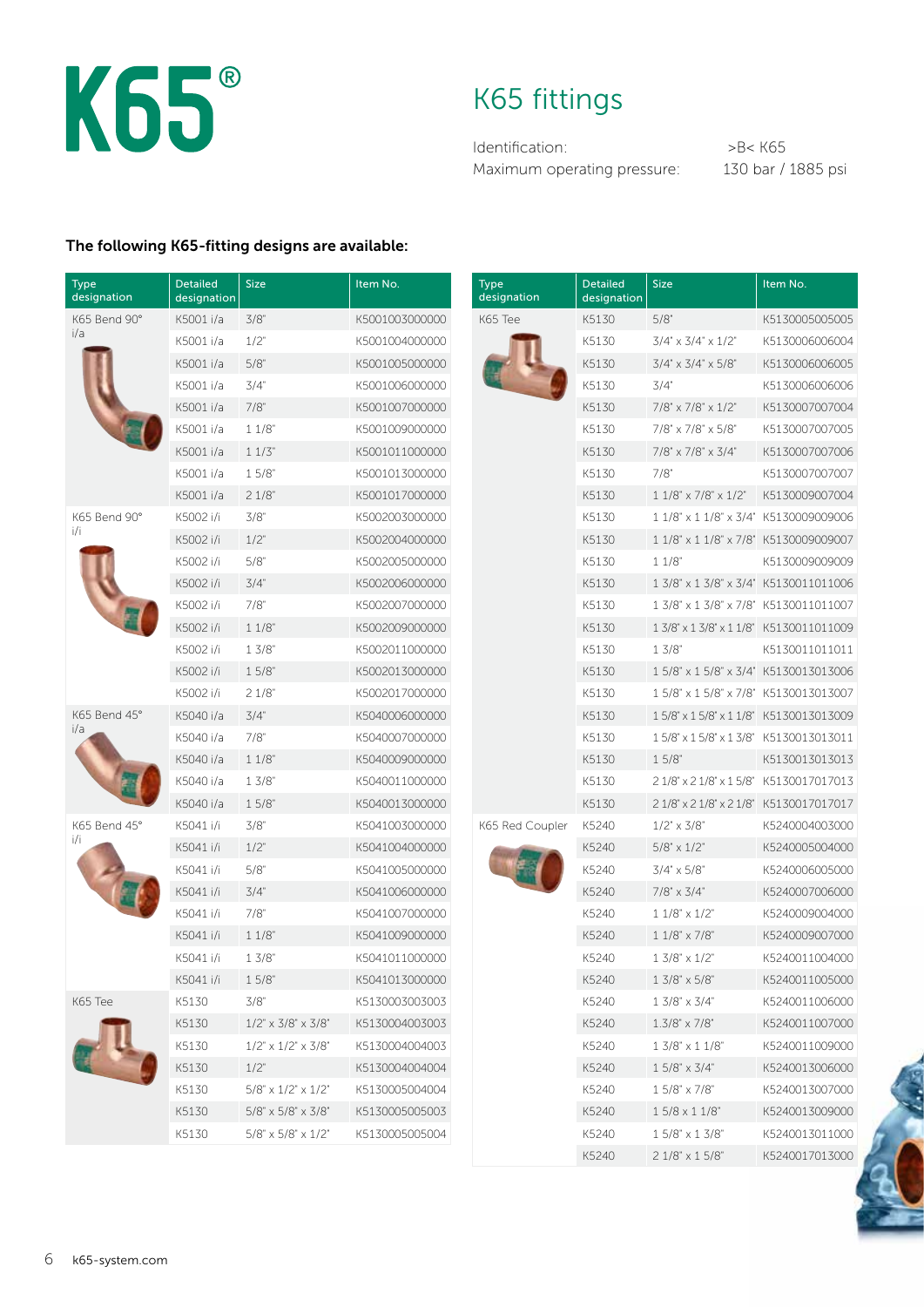

| <b>Type</b><br>designation | <b>Detailed</b><br>designation | Size                | Item No.       | Type<br>designation | <b>Detailed</b><br>designation | <b>Size</b> | Item No.       |
|----------------------------|--------------------------------|---------------------|----------------|---------------------|--------------------------------|-------------|----------------|
| K65 Reducer                | K5243 o-i                      | $1/2$ " x 3/8"      | K5243004003000 | K65 Coupler         | K5270                          | 3/8"        | K527000300000C |
|                            | K5243 I/M                      | $1/2$ " x 12 mm     | K5243004012000 |                     | K5270                          | 1/2"        | K5270004000000 |
|                            | K5243 o-i                      | $5/8$ " x $3/8$ "   | K5243005003000 |                     | K5270                          | 5/8"        | K527000500000C |
|                            | K5243 o-i                      | $5/8$ " x $1/2$ "   | K5243005004000 |                     | K5270                          | 3/4"        | K5270006000000 |
|                            | K5243 I/M                      | $5/8$ " x 15 mm     | K5243005015000 |                     | K5270                          | 7/8"        | K5270007000000 |
|                            | K5243 o-i                      | $3/4$ " x $3/8$ "   | K5243006003000 |                     | K5270                          | 11/8        | K5270009000000 |
|                            | K5243 o-i                      | $3/4$ " x $1/2$ "   | K5243006004000 |                     | K5270                          | $13/8$ "    | K5270011000000 |
|                            | K5243 o-i                      | $3/4$ " x $5/8$ "   | K5243006005000 |                     | K5270                          | $15/8$ "    | K527001300000C |
|                            | K5243 I/M                      | 3/4" x 18 mm        | K5243006018000 |                     | K5270                          | $21/8$ "    | K5270017000000 |
|                            | K5243 o-i                      | $7/8$ " x $3/8$ "   | K5243007003000 | K65 Stop End        | K5301                          | 3/8"        | K530100300000C |
|                            | K5243 o-i                      | $7/8$ " x $1/2$ "   | K5243007004000 |                     | K5301                          | 1/2"        | K5301004000000 |
|                            | K5243 o-i                      | $7/8$ " x 5/8"      | K5243007005000 |                     | K5301                          | 5/8"        | K530100500000C |
|                            | K5243 o-i                      | $7/8$ " x $3/4$ "   | K5243007006000 |                     | K5301                          | 3/4"        | K530100600000C |
|                            | K5243 I/M                      | 7/8" x 22 mm        | K5243007022000 |                     | K5301                          | 7/8"        | K530100700000C |
|                            | K5243 o-i                      | $11/8$ " x $1/2$ "  | K5243009004000 |                     | K5301                          | 11/8        | K530100900000C |
|                            | K5243 o-i                      | $11/8$ " x 5/8"     | K5243009005000 |                     | K5301                          | $13/8$ "    | K5301011000000 |
|                            | K5243 o-i                      | $11/8$ " x $3/4$ "  | K5243009006000 |                     | K5301                          | $15/8$ "    | K530101300000C |
|                            | K5243 o-i                      | $11/8$ " x 7/8"     | K5243009007000 |                     | K5301                          | 21/8"       | K530101700000C |
|                            | K5243 I/M                      | 1 1/8" x 28 mm      | K5243009028000 |                     |                                |             |                |
|                            | K5243 o-i                      | $13/8$ " x $11/8$ " | K5243011009000 |                     |                                |             |                |
|                            | K5243 I/M                      | 1 3/8" x 35 mm      | K5243011035000 |                     |                                |             |                |
|                            | K5243 o-i                      | 15/8" x 7/8"        | K5243013007000 |                     |                                |             |                |
|                            | K5243 o-i                      | 15/8" x 13/8"       | K5243013011000 |                     |                                |             |                |
|                            | K5243 I/M                      | 1 5/8" x 42 mm      | K5243013042000 |                     |                                |             |                |
|                            | K5243 o-i                      | 2 1/8" x 1 5/8"     | K5243017013000 |                     |                                |             |                |